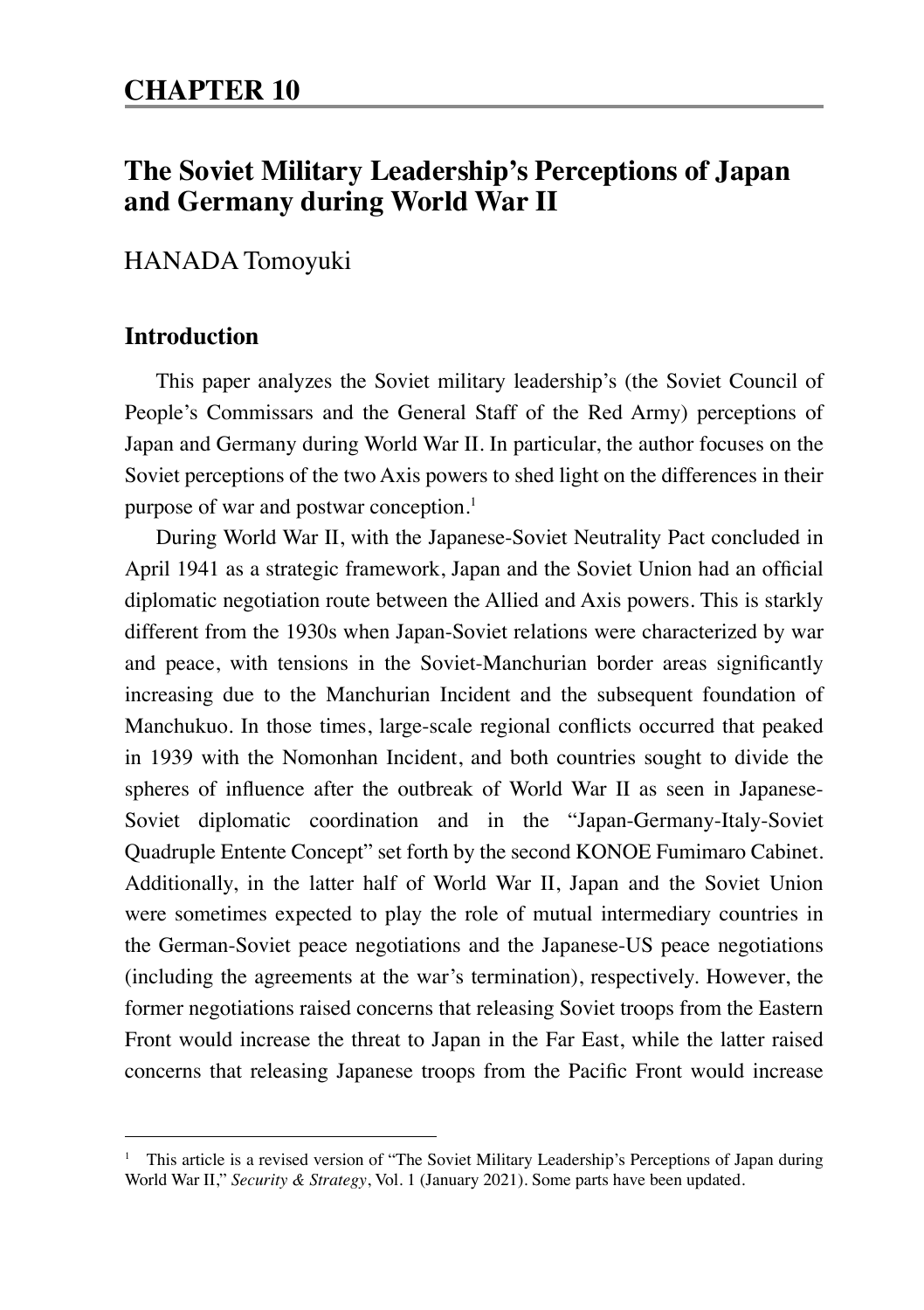the threat from the Far East to the Soviet Union. Therefore, neither was realized. Until the Soviet Union's entry into the war against Japan on August 9, 1945, Japan-Soviet relations remained superficially stable. Although the military and diplomatic expectations of the two sides greatly differed, it can be said that a great power relationship was established on the basis of mutual non-interference in the Far East. As such, for an accurate understanding of Japan's Pacific War and of the Soviet Union's Great Patriotic War (German-Soviet War), it is important to analyze what kind of perceptions Japan and the Soviet Union formed of each other during wartime.

On the other hand, German-Soviet relations during World War II at times functioned as a favorable partnership based on the Molotov-Ribbentrop Pact, and both countries divided the spheres of influence in Eastern and Western Europe. Although Nazi Germany and the Soviet Union were ideologically at odds with each other, they achieved territorial expansion as challenging countries against the existing international order. This was also attributed to the Soviet Union's expulsion from the League of Nations. But after the decisive confrontation between the leaders of both countries in November 1940, Adolf Hitler secretly ordered the Wehrmacht (the German Army in World War II, 1935-1945) to carry out "Operation Barbarossa," which led to the outbreak of the Eastern Front on June 22, 1941.

Historical research findings so far on Japan's perceptions of the Soviet Union have mainly focused on: political and diplomatic views towards the Soviet Union of TERAUCHI Masatake, GOTO Shinpei, KUHARA Fusanosuke, MATSUOKA Yosuke, and YONAI Mitsumasa, who are known as pro-Soviet politicians in the Japanese government; the activities of the Japanese Communist Party and Comintern (Communist International) that aimed for the social spread of communism in Japan; and military intelligence related to the espionage activities of Japanese officers mainly from the Army General Staff, the Navy General Staff, the various special service agencies, and the military attaché system attached to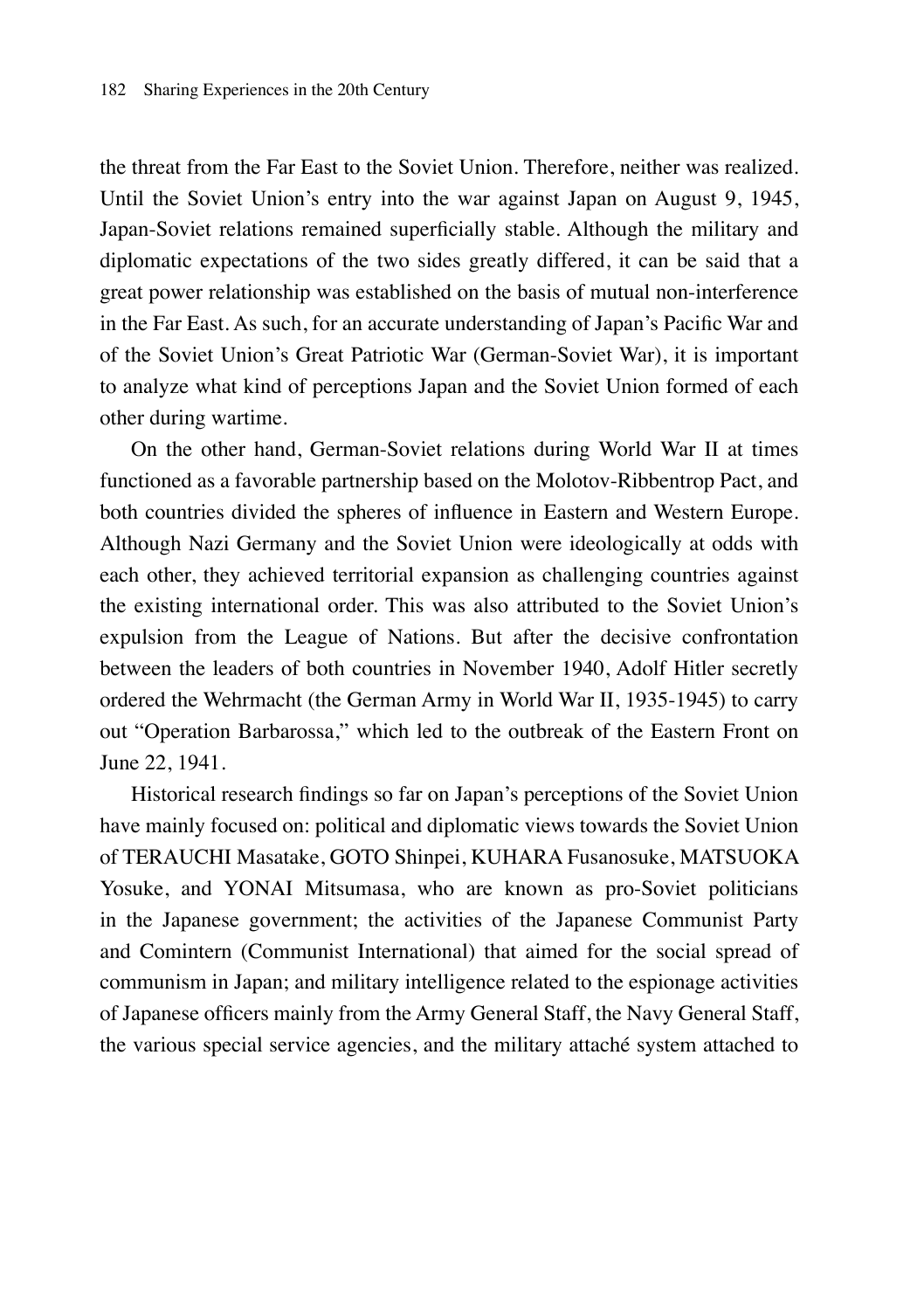embassies.2 In particular, with regard to the Japanese military's perceptions of the Soviet Union, the Japanese Army recognized the Soviet Union as its greatest potential adversary, and carried out anti-Soviet and anti-communist espionage activities all over the world. In addition to gathering and analyzing information on the Soviet Union from the Army General Staff Division 2 Section 5 (Russia Section), the Navy General Staff Division 3 Section 7 (Russia Section, with Section 6 being in charge until October 1932), the Kwantung Army General Staff Office Section 2, and the Harbin Special Service Agency (reorganized into the Kwantung Army Intelligence Office after 1940), the actual situation of anti-Soviet and anti-communist strategy was elucidated from the military attaché system in Eastern European and Middle Eastern regions surrounding the Soviet Union (Poland, Hungary, Latvia, Romania, Finland, Sweden, Turkey, Iran, Afghanistan).3

On the other hand, the Soviet Union's perceptions of Japan have not been sufficiently analyzed due to the restrictions on the use of official documents and historical materials in the Soviet era. Historical research on this topic is currently underway following the declassification of historical archives after the collapse of the Soviet Union. Particularly with respect to the Soviet military leadership's perceptions of Japan, the possibility of research activities at the Archives has dramatically increased, although there were delays in declassifying official documents and historical materials. In addition, although new research findings,

<sup>&</sup>lt;sup>2</sup> For more information on recent research findings regarding Japan's perceptions of the Soviet Union, see ASADA Masafumi, *Nichiro Kindaishi: Senso to Heiwa no Hyakunen* [The Modern History of Japan and Russia: A Hundred Years of War and Peace], Kodansha Modern Books Series, 2018; IOKIBE Makoto, SHIMOTOMAI Nobuo, A.V. Torkunov, and D.V. Strel'tsov, eds., *Nichiro Kankeishi: Parallel History heno Chosen* [The History of Japanese-Russian Relations: Challenging Parallel Histories], University of Tokyo Press, 2015; TOMITA Takeshi, *Senkanki no Nisso Kankei 1917-1937* [The Japanese-Soviet Relations During the Interbellum 1917-1937], Iwanami Shoten, 2010; WADA Haruki and TOMITA Takeshi, translated and eds., *Siryoshu: Comintern to Nihon Kyosanto* [Collected Materials: Comintern and the Japanese Communist Party], Iwanami Shoten, 2014.

<sup>3</sup> For books by the involved parties, see NISHIHARA Yukio, *Zenkiroku Harbin Tokumukikan* [All Records of the Harbin Special Service Agency], Mainichi Shimbun Publishing, 1980; HAYASHI Saburo, *Kwantung Army to Kyokuto Russia Gun* [The Kwantung Army and the Russian Army in the Far East], Fuyo Shobo, 1974. For recent research findings, see KOTANI Ken, *Nihon Gun no Intelligence* [The Japanese Military Intelligence: Why Was Intelligence Not Utilized?], Kodansha Métier Selections, 2004; TAJIMA Nobuo, *Nihon Rikugun no Taiso Boryaku* [The Japanese Army's Anti-Soviet Strategy: Japanese and German Anti-Comintern Pact and Eurasian Policy], Yoshikawa Kobunkan, 2017. For more information regarding the Japanese pre-war military attaché system, see TACHIKAWA Kyoichi, "Japanese Pre-War Military Attaché System," *NIDS Journal of Defense and Security*, Vol. 16 (December 2015), pp. 147-185.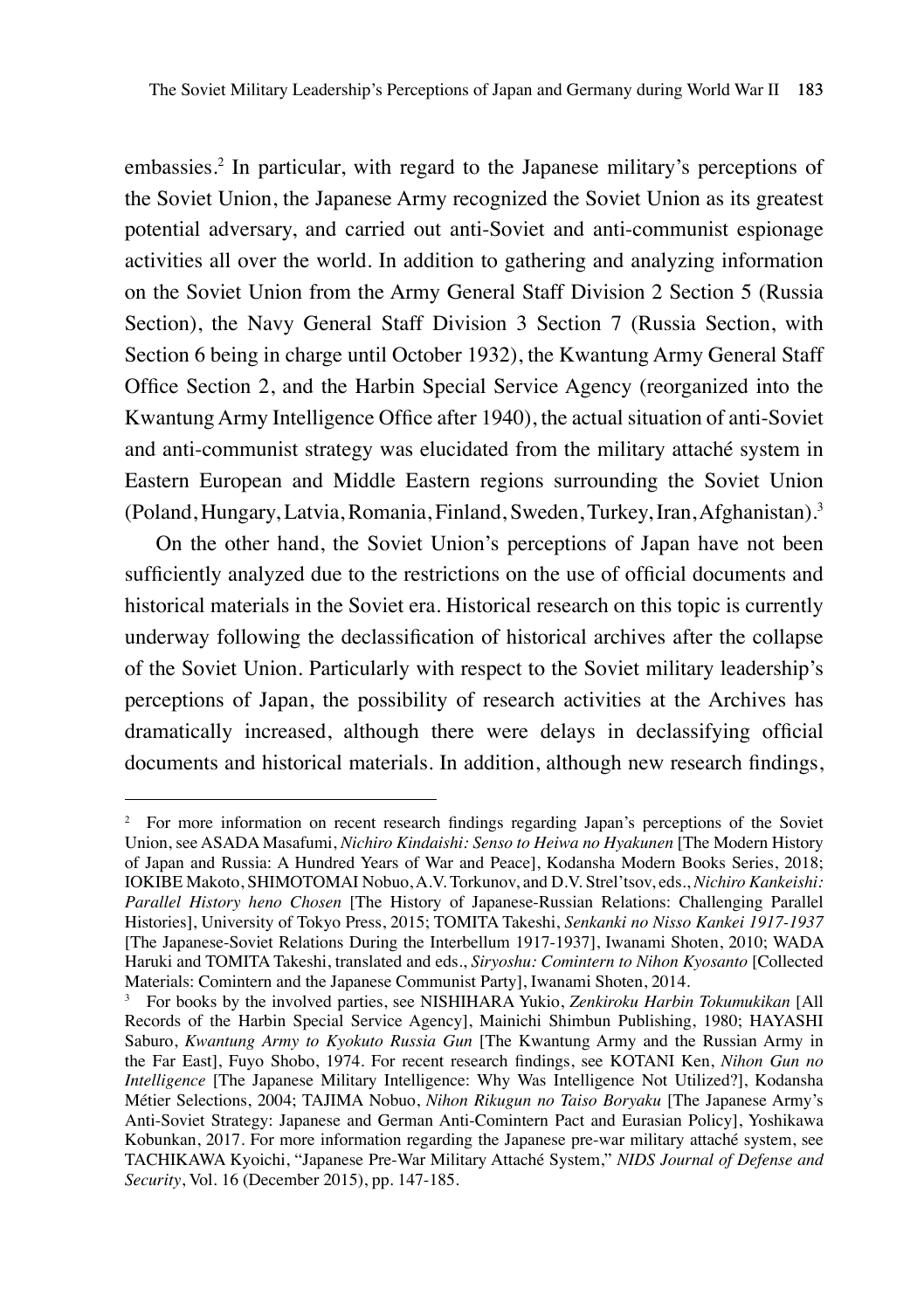memoirs, and collections of official documents and historical materials have been published in Russia and the Western countries, it is a rather large problem that these are not sufficiently analyzed in Japan.

From that point of view, the purpose of this paper is to verify the reality of the Soviet military leadership's perceptions of Japan and Germany based on official Russian documents, which were often understood as Stalin's dictatorial ideology (and prejudice), by shedding light on the Soviet military leadership's perceptions of Japan and Germany during World War II. In addition to clarifying the Soviet military leadership's views towards both countries, this paper will also attempt to compare the Soviet military leadership's perceptions of Japan with the perceptions of Nazi Germany, which too was an Axis power during World War II. The author hopes that this research will not only deepen the general understanding of the Soviet Union's war leadership towards Japan and Germany, but that it will also provide a historical perspective for analyzing modern Russia's perceptions of Japan and Germany.

In this research, the term "war leadership" is defined as "the Soviet military leadership, with Stalin at the top, over military and diplomatic strategy and over operations at the military headquarters in the Far East." In conjunction with this, with regards to the name of the Soviet Army, the "Red Army" (official name: "Workers' and Peasants' Red Army") was renamed the "Soviet Army" in February 1946 after World War II. However, in this paper, "Soviet Army" is sometimes used to mean the Soviet military, and therefore, "Red Army" and "Soviet Army" are both used. Additionally, in connection with the reforms to the Red Army's organization in the latter half of the 1930s, the rank names of senior commanders in the military leadership became easily confused with those of unit commanders, and the author has unified them into new rank names.

## **1. Comparison with Perceptions of Japan and Germany:**

#### *Purpose of the War*

For the Soviet military leadership, the war with Japan was a battle against militarism and imperialism. However, when looked at from the point of view of the purpose of the war, its nature was ideologically different from that of the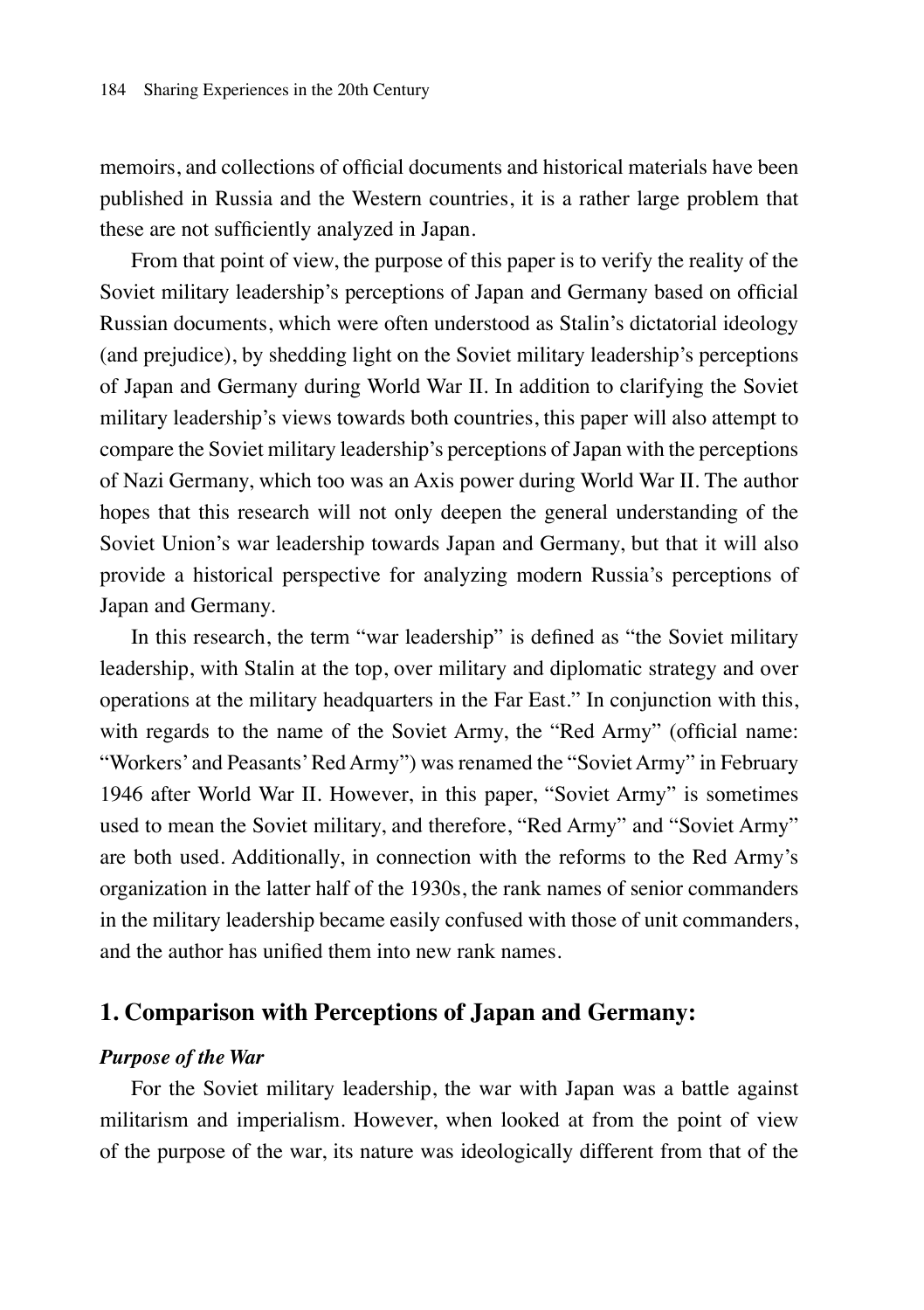Wehrmacht, also one of the Axis powers. With regards to Hitler's war plans, Timothy D. Snyder points out that within the Wehrmacht, there were "four plans" when the German-Soviet War broke out in June 1941: (1) destroy the Soviet Union in weeks with a Blitzkrieg victory; (2) starve 30 million people (Eastern and Central Europe) by a "Hunger Plan" in months; (3) turn Poland and the occupied eastern regions into German colonies (Germanization) based on the Master Plan for the East; and (4) eliminate European Jews by embarking on a "final solution" after the war.<sup>4</sup> These war plans were not just aimed at achieving normal military victories and strategic goals, but also at exterminating the Slavs, who were the main ethnic group in the Soviet Union and in Eastern and Central Europe, and had overtones of racial and annihilation war to expand and develop the "Lebensraum," or "living space" of the German people.

The link between Hitler's racism and the purpose of the war was clearly written in the "Hossbach Memorandum," in which Hitler himself lays out his war plans, emphasizing that: "The aim of German policy was to make secure and to preserve the racial community [Volksmasse] and to enlarge it. It was therefore a question of space." The memorandum states that "Germany's future was therefore wholly conditional upon the solving of the need for space."<sup>5</sup> Afterwards, the idea of a German-Soviet War as a racial war is said to have influenced the Wehrmacht's war plans even before the German-Soviet Nonaggression Pact was concluded on August 23, 1939. Führer Directive No. 21, for "Operation Barbarossa," was issued on December 18, 1940, stating that early occupation of the capital of Moscow was not important, with the aim being to strengthen the Army Group Center and carry out an annihilation siege war. After that, he ordered a northsouth transversal to carry out an annihilation siege war in the Baltic States and

<sup>4</sup> Timothy Snyder, *Bloodlands: Europe between Hitler and Stalin*, Basic Books, 2010, p. 187.

<sup>5</sup> "Hossbach Memorandum," «https://avalon.law.yale.edu/imt/hossbach.asp».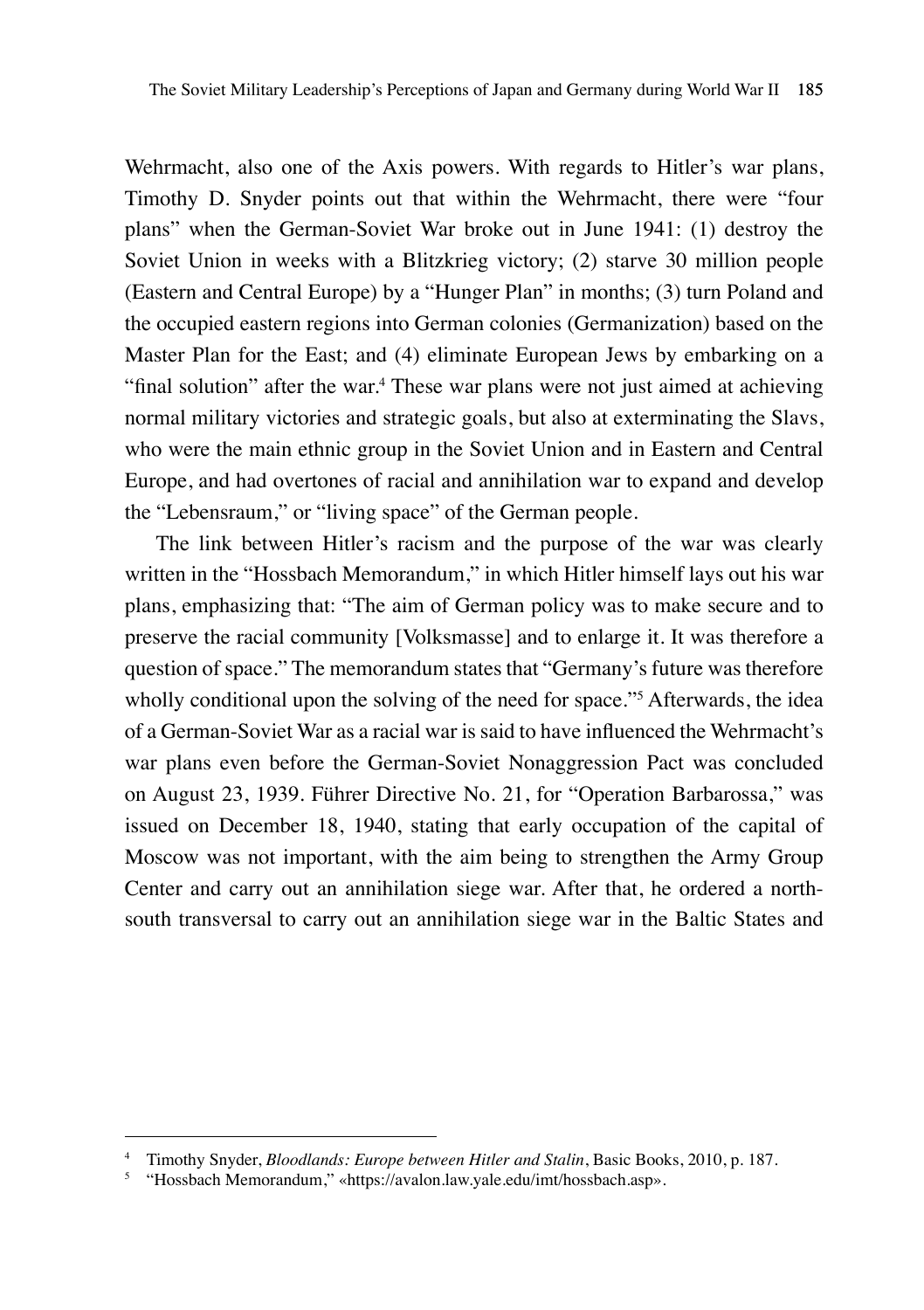Ukraine.<sup>6</sup> However, in these battle plans, the leaders of the Ministry of Defense assumed that the Soviet Union's regime would collapse internally in the face of a Blitzkrieg victory, embodying a shared, disdainful view of a Soviet Union that would face a variety of problems such as excessive burdens on its active troops and logistics difficulties. For these reasons, although Germany captured 330,000 prisoners of war in the Battle of Białystok–Minsk, the Army Group Center's first siege, it allowed many Soviet soldiers to escape eastward and has been criticized as a strategically "empty victory."7

The Soviet military leadership's perception of Germany was based on battles with fascists, militarists, and imperialists, reflecting Hitler's racist ideology. The Soviet Union held out the purpose of the war as a total war of annihilation for the survival of the nation, and gave absolute priority to achieving triumph via operational plans and mobilization of troops and supplies. This can be gleaned from Stalin's radio speech broadcast on July 3, 1941, in which he denounced Nazi Germany as a "bloodthirsty aggressor" for breaking the German-Soviet Nonaggression Pact and initiating a war against the Soviet Union, then expressing a strong sense of crisis saying: "The issue is one of life and death for the Soviet government, of life and death for the peoples of the U.S.S.R.; the issue is whether the peoples of the Soviet Union shall be free or fall into slavery. The Soviet peoples must realize this and abandon all complacency; they must mobilize themselves and reorganize all their work on a new, war-time footing."8 He loudly proclaimed: "The war with fascist Germany cannot be considered an ordinary war. It is not only a war between two armies, it is also a great war of the entire Soviet peoples against the German-fascist armies. The aim of this Great Patriotic

<sup>6</sup> With regards to the purpose of the Wehrmacht's German-Soviet War, the "Program School," which explains Hitler's conquest plans and political decisions as the main rationale, became mainstream in the field of modern German historical research. Its argument is based on the fact that, at Berchtesgaden on July 31, 1940, Hitler told the Wehrmacht leaders that he intended to wage war against the Soviet Union and that meetings with Commissar for Foreign Affairs Molotov broke down in November 1940. On the other hand, recent research findings have focused on the existence of the anti-Soviet "Marcks Plan" and "Rosberg Plan" battle plans, which were created behind the scenes at the Wehrmacht. OHKI Tsuyoshi, *Dokusosen* [The German-Soviet War: The Terrible War of Annihilation], Iwanami Shinsho, 2019, pp. 20-28.

<sup>7</sup> OHKI Tsuyoshi, *Doitsu Gunjishi* [German Military History: Image and Reality], Sakuhinsha, 2016, p. 257.

<sup>8</sup> СТАЛИН: PRO ET CONTRA. РХГА/Пальмира. 2017. C. 174.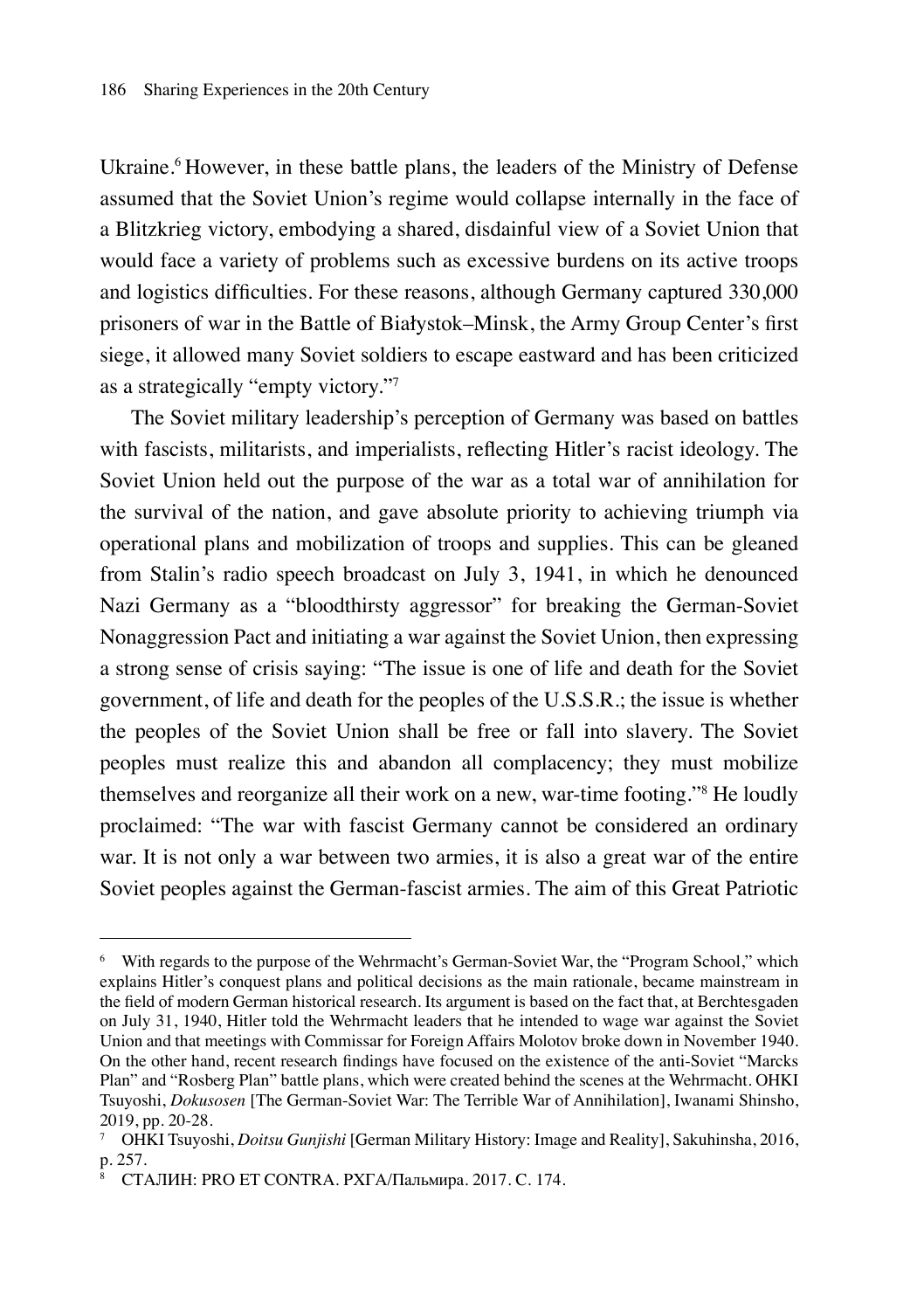War against the fascist oppressors is not only to eliminate the danger hanging over our country, but also to aid all the European peoples groaning under the yoke of German fascism," evoking wartime patriotism by comparing it to the "War for the Fatherland" between the Russian Imperial Army and the French Continental Army during the Napoleonic Wars.<sup>9</sup> Relatedly, the Soviet government decided to dissolve Comintern in June 1943 in order to strengthen lines of international cooperation with the United Kingdom and the United States, and in September 1943, announced a policy of reconciliation with the Russian Orthodox Church and approving a revival of the Church's patriarchate system, which can be thought of as making spiritual ties in order to prevail against the Wehrmacht.

What is interesting here is the differences with the Soviet military leadership's purpose for the war against Japan. Although not well known within Japan, by definition, the Soviet Union's entry into the war against Japan is not included in the Great Patriotic War, which refers to the battles from the Wehrmacht's military advance via Operation Barbarossa on June 22, 1941, until Germany's unconditional surrender on May 8, 1945. Additionally, the idea of racial and annihilation war, as seen in the German-Soviet War, is not found in official documents and historical materials around the purpose of the war against Japan. Therefore, it can be said that during World War II there was an ideological difference in the Soviet military leadership's purpose for war with Japan and for war with Germany even though commonality can be found between the militarism and imperialism of the two Axis powers.

The Soviet military leadership's perceptions of Japan during World War II can be analyzed from the Soviet Union's diplomatic negotiation process with the United Kingdom and the United States in regard to Soviet entry into the war against Japan. After the attack on Pearl Harbor on December 8, 1941, British Foreign Secretary Robert Anthony Eden asked Stalin on December 20 about the possibility of the Soviet Union entering into the war against Japan, and at the time, Stalin carefully answered: "If the Soviet Union declares war on Japan, then the Soviet Union will have to wage a truly serious war on land, on air, and on sea. This is completely different from Belgium and Greece declaring war on Japan.

<sup>9</sup> Там же. C. 175.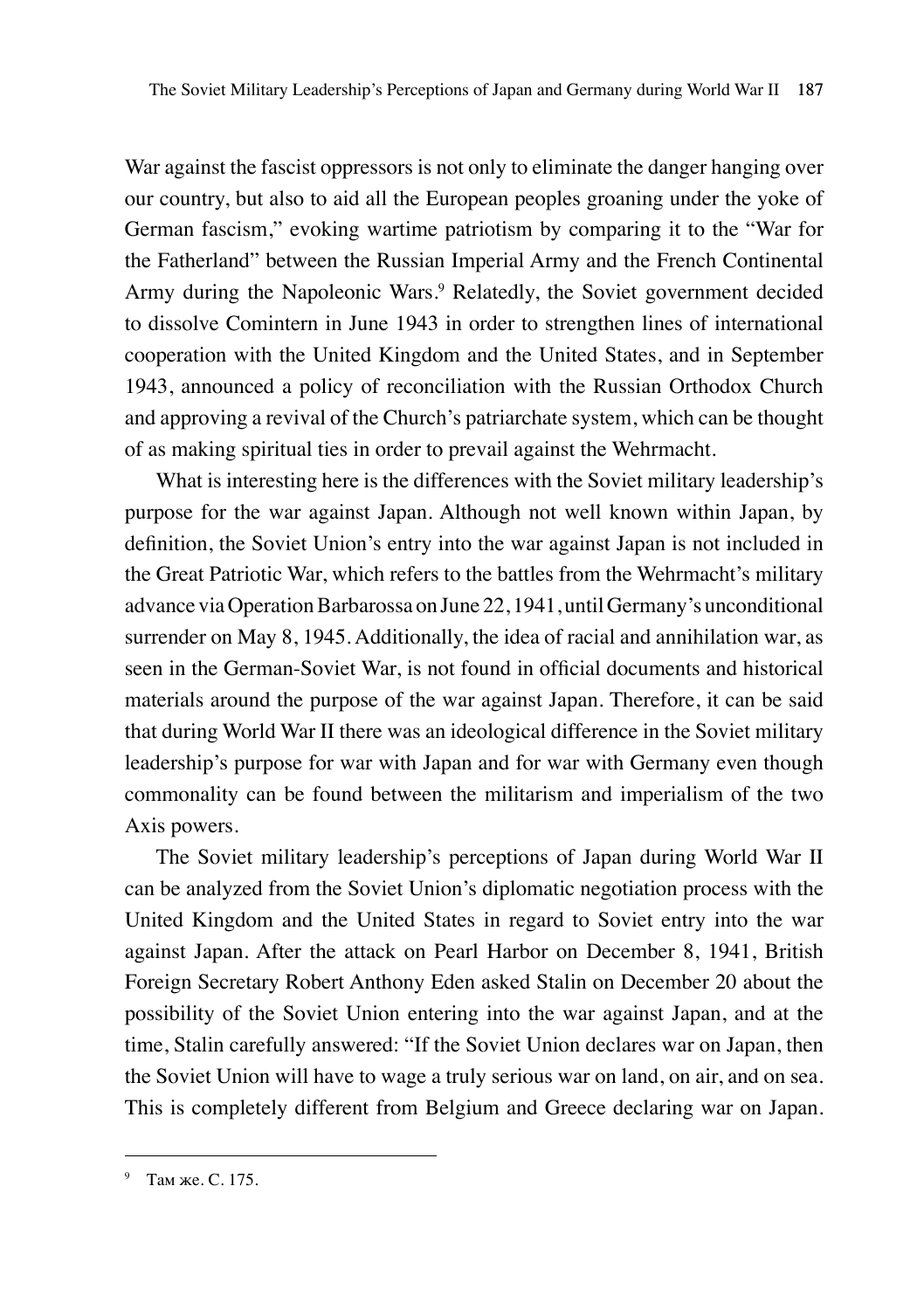The government of the Soviet Union will have to carefully calculate possibilities and powers. At present, the Soviet Union is not yet ready to engage in war with Japan."10 Additionally, when Franklin Delano Roosevelt asked the Soviet military leadership for permission to use air force bases in the Far East, Stalin refused, citing the Soviet-Japanese Neutrality Pact and the intensification of the German-Soviet War. And while the Soviet Union replied that "We must resolutely wage war with our main enemy, Hitler's Empire," it emphasized that the anti-Japanese front in the Pacific war and the anti-Japanese war on mainland China were part of the joint front in the war against the Axis powers.<sup>11</sup>

Stalin's clear expression of intent regarding entry into the war against Japan was allegedly a statement to United States Secretary of State Cordell Hull at the Third Moscow Conference of Foreign Ministers in 1943. What is noteworthy when considering perceptions of Japan is the content of Stalin's speech at the November 6, 1944 celebrations for the 27th Anniversary of the October Revolution. At this time, Stalin publicly denounced Japan as an "aggressor state" while showing a sense of caution, saying: "One cannot regard as an accident such distasteful facts as the Pearl Harbor 'incident,' the loss of the Philippines and other Pacific Islands, the loss of Hong Kong and Singapore, when Japan, as the aggressor state, proved to be better prepared for war than Great Britain and the United States of America, which pursued a policy of peace. . . . Accordingly it is not to be denied that in the future, the peace-loving nations may once more find themselves caught off their guard by aggression unless, of course, they work out special measures right now which can avert it."<sup>12</sup> This tone was also seen in the April 5, 1945 denunciation of the Soviet-Japanese Neutrality Pact, with Commissar for Foreign Affairs Molotov explaining that Operation Barbarossa and the attack on Pearl Harbor had not occurred when the pact was originally concluded: "Since that time, the situation has been basically altered. Germany has attacked the USSR, and Japan, the ally of Germany, is aiding the latter in its war against the USSR. Furthermore, Japan

<sup>10</sup> YOKOTE Shinji, "Stalin no Nihon Ninshiki 1945 [Stalin's Perception of Japan 1945]," *Hougaku Ronshu*, Vol. 75, No. 5 (May 2002), p. 14.

<sup>11</sup> Boris Slavinsky, *Nisso Senso heno Michi* [USSR-Japan: On the Way to War, A Diplomatic History of 1937-1945], translated by KATOH Yukihiro, Kyodo News, 1999, p. 322.

<sup>12</sup> Ministry of Foreign Affairs of Japan, ed., *Senji Nisso Koushoshi* [History of Japanese-Soviet Wartime Negotiations], Vol. 2, Yumani Shobo, 2006, pp. 894-895.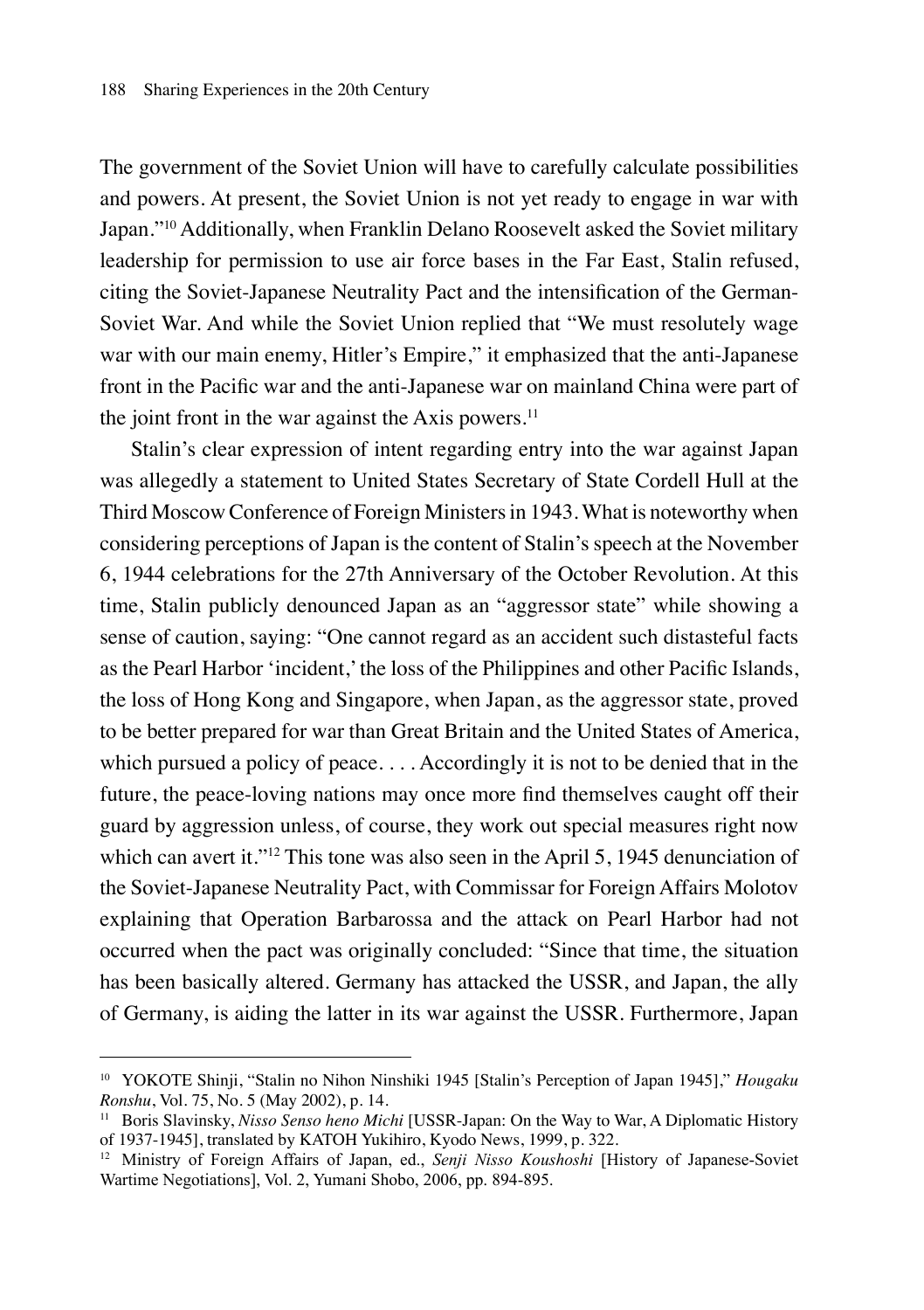is waging war with the USA and Great Britain, which are the allies of the Soviet Union. In these circumstances the neutrality pact between the USSR and Japan has lost its sense, and the prolongation of that pact has become impossible."<sup>13</sup>

As described above, when analyzing the Soviet military leadership's perception of Japan from the perspective of the purpose of the war, although the war with Japan ideologically differs from the Wehrmacht's racial and annihilation war, it can still be seen, through the hard line taken towards Japan before World War II, that the Soviet military's leadership recognized the Japanese threat. Additionally, even when taking into account the purpose of the war, which was to fight militarism and imperialism, it can be seen that Stalin envisioned the Soviet Union's future participation in the war against Japan.

## **2. Comparison with Perceptions of Japan and Germany:**

#### *Postwar Conception*

Another important point to consider when comparing the Soviet military leadership's perceptions of Japan during World War II to perceptions of Germany concerns the German and Japanese postwar conceptions. This is an important theme that attracts attention not only in regard to the termination of World War II, but also in terms of the origin of the US-Soviet Cold War and the Asian Cold War, and there is a variety of previous research.<sup>14</sup> In this paper, the focus will be on the postwar conception before the end of World War II.

As for the Soviet military leadership's perceptions of Germany around the postwar conception, there was a great deal of turmoil between the Soviet Union's expansion into Eastern and Central Europe and the postwar security ideas for Europe as a whole, starting with the postwar problem of occupying Germany. In particular, the Soviet military leadership, which had fought a racial and annihilation war with the Wehrmacht, strongly demanded that Germany be weakened after the war by dividing and occupying it in order to prevent the

<sup>13</sup> Ibid., p. 903.

<sup>&</sup>lt;sup>14</sup> For more information on Japan's postwar plans for the United States and the Soviet Union, see SHIMOTOMAI Nobuo, *Asia Reisen Shi* [The History of the Cold War in Asia], Chuko Shinsho, 2004; HASEGAWA Tsuyoshi, *Racing the Enemy: Stalin, Truman, and the Surrender of Japan*, Harvard University Press, 2005; Susan Butler, *Roosevelt and Stalin: Portrait of a Partnership*, Knopf, 2015.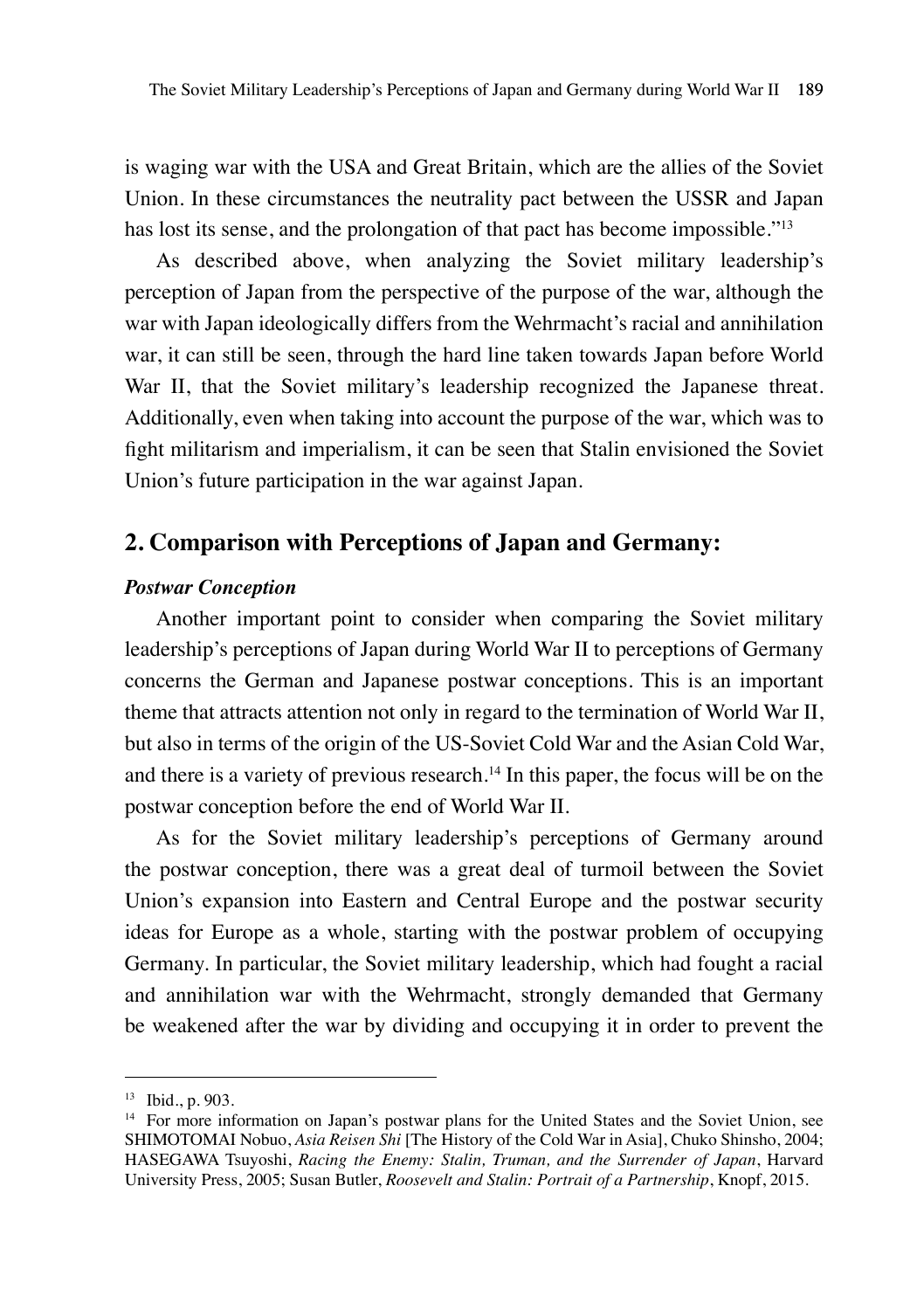revival of German militarism and imperialism, and strongly insisted on forcing Germany to acknowledge the result of the war through unconditional surrender to the Allies. Roosevelt also shared this idea of Germany accepting defeat, as he attributed the rise of the Nazi regime to the failure to instill a sense of defeat in Germany after World War I. For this reason, the three great powers of Britain, the United States, and the Soviet Union, declared at the Yalta Conference in February 1945: "It is our inflexible purpose to destroy German militarism and Nazism and to ensure that Germany will never again be able to disturb the peace of the world. We are determined to disarm and disband all German armed forces; break up for all time the German General Staff that has repeatedly contrived the resurgence of German militarism."15

On the other hand, British Prime Minister Winston Churchill assented to the Yalta agreement. But, in view of his overarching goal of reconstructing the British Empire, traditional anti-Soviet sentiment, and postwar security conception of Europe as a whole, Churchill was very wary of the Soviet Union expanding into Eastern and Central Europe, and supported reconstructing postwar Germany in order to form a strong anti-Soviet nation on the European continent. This was closely related to Britain's support for Free French and the Soviet Union's support for the Lublin Committee (Polish Committee of National Liberation). As such, the historical background of the formation of perceptions towards Germany can be seen by examining the postwar conception. In particular, as the end of World War II approached, Churchill showed an awareness of the threats of the Soviet Union's military presence and of Communist ideology in continental Europe. In considering the Russians as "a chaotic, semi-Asian group on the other side of the wall of European civilization," it is believed that he attempted to make diplomatic needs for European cooperation and integration for postwar reconstruction compatible with military needs based on the idea of a balance of power.<sup>16</sup>

Amidst these circumstances, in a speech at the 1944 celebrations for the

<sup>15</sup> Arthur Conte, *Yalta Kaidan: Sekai no Bunkatsu* [Dividing the World at the Yalta Conference: A Record of the Eight Days that Determined the Postwar System], translated by YAMAGUCHI Toshiaki, Nigensha, 2009, p. 410.

<sup>16</sup> HOSOYA Yuichi, "Winston Churchill ni okeru Ohshu Togo no Rinen [Winston Churchill and the Idea of European Integration]," *The Hokkaido Law Review*, Vol. 52, No. 2 (May 2001), p. 77.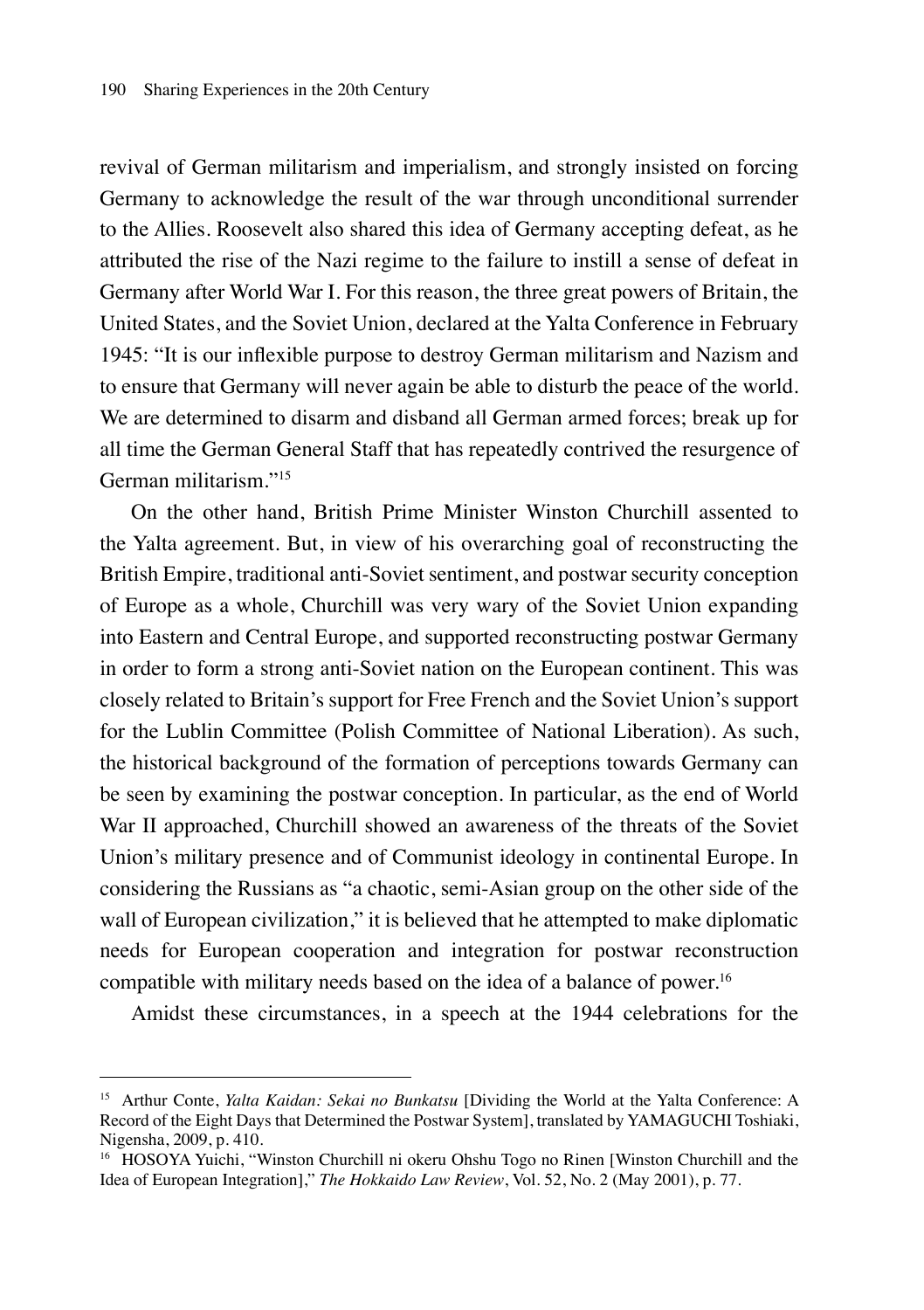Anniversary of the October Revolution, Stalin expressed strong caution about the reconstruction of postwar Germany, saying that: "After her defeat, Germany will, of course, be disarmed, both in the economic and political sense. It would, however, be naïve to think that she will not attempt to restore her might and launch new aggression. It is common knowledge that the German leaders are already now preparing for a new war. History shows that a short period—some 20 or 30 years—is enough for Germany to recover from defeat and re-establish her might."17 On top of that, in order to prevent a new invasion from Germany, or to prevent the development of a major war should an invasion occur, Stalin agreed to the establishment of a special institution for peacekeeping and security and to the establishment of a leadership organization for the institution. With regards to the establishment of this special institution for peacekeeping and security, Stalin supported Roosevelt's postwar conception of a four-country system that included the three great powers of the United Kingdom, the United States, and the Soviet Union, as well as the Chinese Nationalist government, and it has been shown that, at the Dumbarton Oaks Conference in September 1944, Stalin was willing to draft the United Nations charter despite confronting the British and American representatives over the veto power of the Security Council's permanent members.<sup>18</sup>

Also noteworthy as a recent research finding is that Stalin insisted on expanding the Soviet Union into Eastern and Central Europe for the unity of the Slavic peoples. When Stalin met with the delegation from Czechoslovakia at the end of March 1945, he emphatically described his postwar conception for Europe: "We are the new Slavophile-Leninists, Slavophile-Bolsheviks, communists who stand for the unity and alliance of the Slavic peoples. We consider that irrespective of political and social differences, irrespective of social and ethnic differences, all Slavs must ally with one another against the common enemy—the Germans." Additionally, after mentioning that the Slavs were the greatest victims of the two

<sup>17</sup> Ministry of Foreign Affairs of Japan, ed., *Senji Nisso Koushoshi*, Vol. 2, p. 893.

<sup>&</sup>lt;sup>18</sup> It has been pointed out that Stalin initially expected financial cooperation and the assistance of the International Monetary Fund for postwar reconstruction of the Soviet Union. His relationship of trust with Roosevelt is said to have paved the way for tolerating ideological competition between socialist and capitalist economies. Susan Butler, *My Dear Mr. Stalin: The Complete Correspondence between Franklin D. Roosevelt and Joseph V. Stalin*, Yale University Press, 2005, pp. 254-255.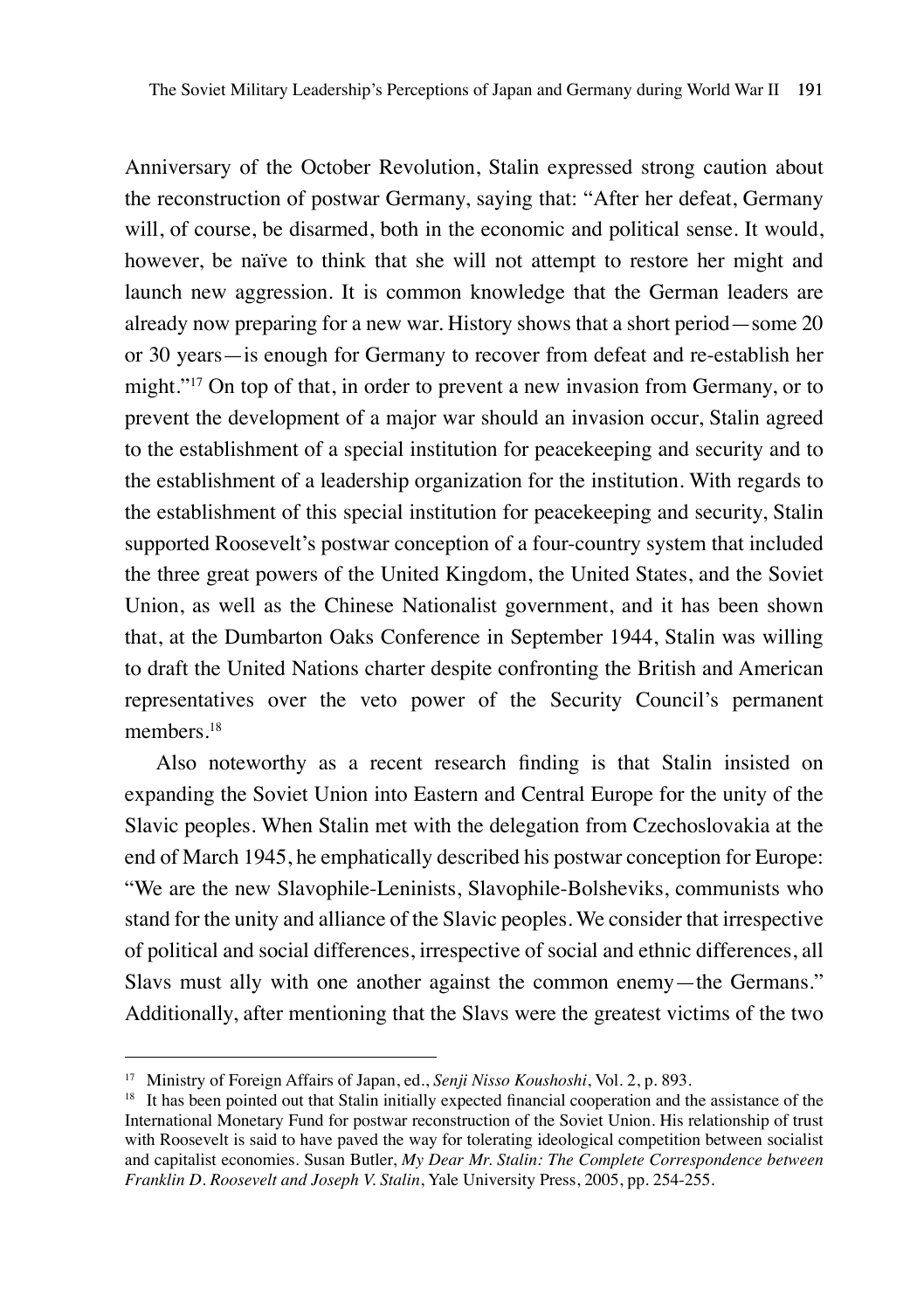world wars, he named the Russians, Ukrainians, Belorussians (now Belarussians), Serbs, Czechs, Slovaks, and Polish, arguing that: "We will be merciless towards the Germans but our allies will treat them with kid gloves. Thus we Slavs must be prepared for the Germans to rise again against us."19 In this way, Stalin revealed that he was wary of Germany as a common enemy even after the war, and at the same time questioned whether the United Kingdom and the United States would conform to the Soviet Union's hard line against Germany. Stalin's claims can be understood as distrust of both the United Kingdom and of the United States, but they can also be read as a great cause for establishing the legitimacy of control for the Soviet Union's expansion into Eastern and Central Europe.

As described above, the Soviet military leadership's perceptions of Germany around the postwar conception had two aspects of forcing postwar Germany to acknowledge defeat and to prevent the revival of German militarism and imperialism, countering Germany's reconstruction in the postwar European security conception. It goes without saying that, after Roosevelt's death on April 12, 1945, these two aspects became apparent in the great power relations between the Soviet Union and both the United Kingdom and the United States, becoming the greatest issue in postwar European security.

Then, what about the Soviet military leadership's perceptions of Japan around the postwar conception? This question cannot be analyzed without examining the acquisition of rights and interests in the Soviet Union's postwar East Asia, which was guaranteed by the secret agreement at the Yalta Conference. From the perspective of preventing the revival of Japanese militarism and imperialism, it emphasized: (1) maintaining the status quo in the Mongolian People's Republic; (2) the return of Sakhalin and all adjacent islands as a restoration of the rights of the old Russian Empire which were infringed upon by Japan's "rebellious attack" in 1904; (3) internationalization of the Dalian commercial port and protection of Soviet rights and interests at the port; (4) restoration of leasing rights at Lüshun Port as a base for the Soviet Navy; (5) a joint operation by the Chinese Eastern Railway and the South Manchurian Railway via establishment

<sup>19</sup> Jeoffrey Roberts, *Stalin's Wars: From World War to Cold War, 1939-1953*, Yale University Press, 2006, p. 234.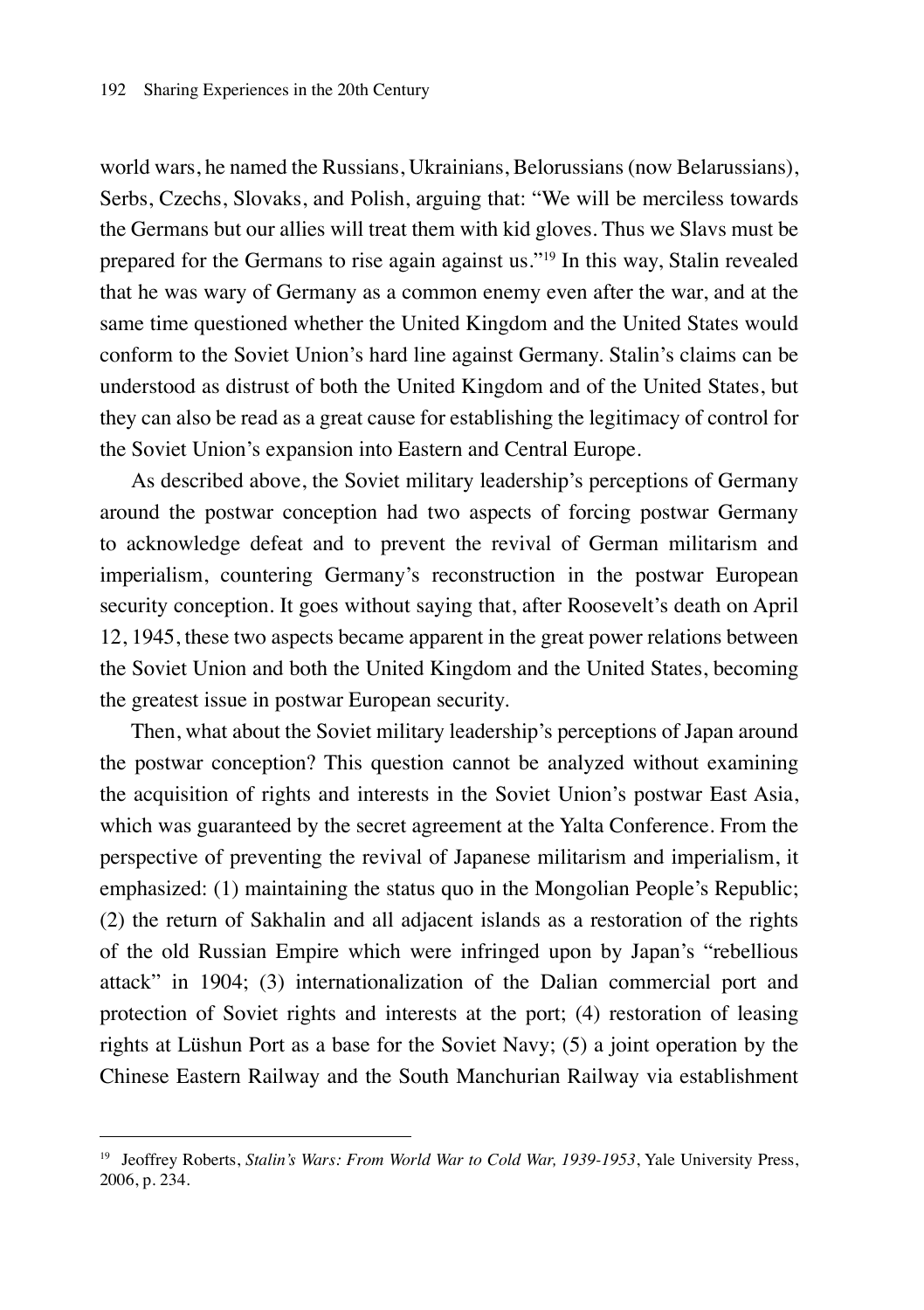of a Sino-Soviet joint venture; (6) retention of the full interests of the Chinese Nationalist government in Manchuria; and (7) handing over the Kuril Islands to the Soviet Union. Stalin particularly emphasized (2) and (7) in his September 2, 1945 speech commemorating victory over Japan, pointing out that "The southern part of Sakhalin and the Kuril Islands revert to the Soviet Union and henceforth will serve not as a barrier between the Soviet Union and the ocean and as a base for Japanese attack upon our Far East, but as a direct means of communication between the Soviet Union and the ocean and as a base for the defense of our country against Japanese aggression," after mentioning Japan's "predatory acts" such as the Russo-Japanese War, the Siberian intervention, the Changkufeng Incident (Battle of Lake Khasan), and the Nomonhan Incident, as well as the Soviet Union's participation in the war against Japan as a retaliatory act.<sup>20</sup> It is very interesting that, at this time, Stalin strategically positioned South Sakhalin and the Kuril Islands territory as an exit to the Pacific Ocean.

Additionally, Stalin said to Roosevelt during the discussion on the secret agreement at the Yalta Conference: "The war against Germany clearly threatened the Soviet Union's survival, but the Russian people may not easily understand why the Soviet Union will be at war with Japan when there has been no major conflict with Japan to date. However, if the above conditions are met, then the Russian people will understand that participation in the war against Japan is in the national interests."21 It can be seen that the Soviet Union's entry into the war against Japan was positioned as a military and diplomatic strategy for securing rights and interests in postwar East Asia while aiming to prevent the revival of Japanese militarism and imperialism and being aware of the differences with the war against Germany.

On the other hand, in common with perceptions of Germany in the postwar conception, the Soviet military leadership showed a strong sense of caution about reconstructing postwar Japan, and was particularly concerned about the revival of Japanese nationalism. Stalin made this clear on July 7, 1945, in a meeting with T. V. Soong, President of the Executive Yuan of the Chinese Nationalist

<sup>&</sup>lt;sup>20</sup> СТАЛИН: PRO ET CONTRA. С. 254.

<sup>21</sup> Ministry of Foreign Affairs of Japan, ed., *Senji Nisso Koushoshi,* Vol. 2, pp. 1068-1069.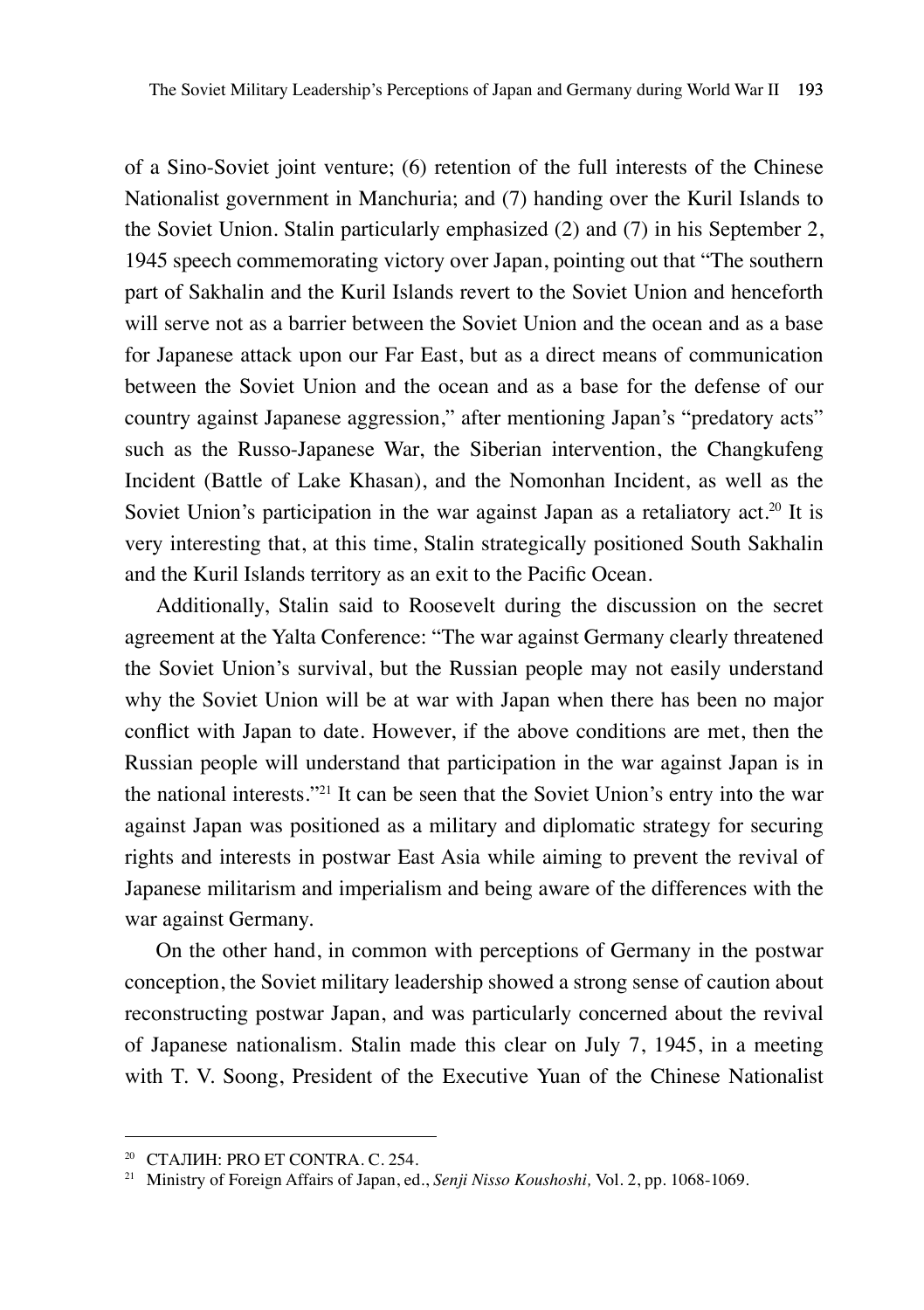government, stating: "Japan will not be ruined even if one accepts unconditional surrender, like Germany. Both of these nations are very strong. After Versailles, all thought Germany would not raise. 15-20 years, she recovered. Same would happen with Japan even if she is put on her knees."<sup>22</sup> Additionally, after talking of the incomplete connections between the Trans-Siberian Railway and the infrastructure at Vladivostok, Sovetskaya Gavan, Petropavlovsk, and De-Kastri, which were major Far East ports for the Soviet military, Stalin said at the meeting that: "To complete the Soviet defense system in the Far East, we must construct a railroad that crosses Siberia north of Lake Baikal. This requires 40 years. As such, we need an alliance with the Chinese Nationalist government. During the period, the Soviet Union will secure rights and interests in Manchuria, but, when the deadline expires, the Soviet Union will waive its rights and interests in Manchuria."23

As described above, while keeping in mind the goal of securing its rights and interests in postwar East Asia, the Soviet military leadership's perceptions of Japan around the postwar conception had two aspects of: preventing the revival of Japanese militarism and imperialism; and cautiousness about the postwar reconstruction of Japan. In order to deal with these two aspects, Stalin achieved great effects by positioning possession of the South Sakhalin and the Kuril Islands territories as a strategic means and by concluding an alliance with the Chinese Nationalist government (the Sino-Soviet Treaty of Friendship, Alliance and Mutual Assistance was concluded on August 14, 1945), both of which became the Soviet Union's strategic foundation in postwar East Asia.<sup>24</sup> Although this perception of the Japanese threat can be regarded as an extension of the hard line towards Japan that existed before World War II, the Soviet military leadership also hid its strategic intentions by informing the Chinese Nationalist government of the strength of the Japanese nation, fueling anxiety to get the Chinese Nationalist government to allow the Soviet Union to secure its rights and interests in postwar

<sup>22</sup> ASADA Masafumi, *Nichiro Kindaishi*, p. 414.

<sup>23</sup> Русско-Китайские Отношения в XX веке: материалы и документы. Памятники исторической мысли, 2000. T. 4-2, C. 89.

<sup>&</sup>lt;sup>24</sup> For a record of the meetings between Stalin and T. V. Soong, as well as the entire Sino-Soviet Treaty of Friendship, Alliance and Mutual Assistance, see TERAYAMA Kyosuke, *Stalin to Mongol 1931- 1946* [Stalin and Mongolia, 1931-1946], Misuzu Shobo, 2017, pp. 431-438.